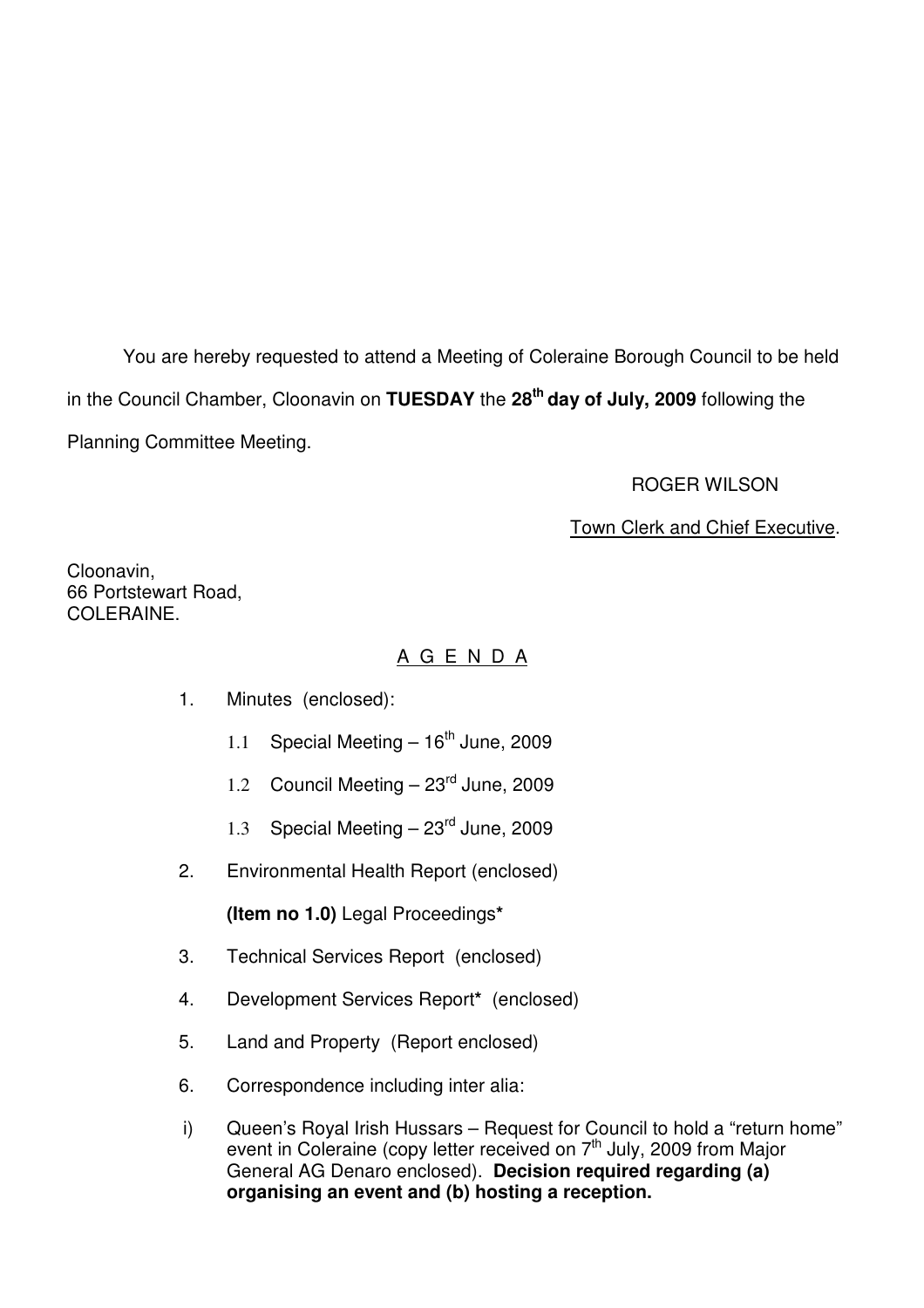- ii) Northern Ireland Human Rights Commission Request for Council to host Board Meeting/Reception (copy email dated 25<sup>th</sup> June from Charlene Craig, Information and Publications Worker enclosed). **Decision required regarding (a) use of a meeting room within Cloonavin and (b) hosting a reception.**
- iii) Community Planning Programme Application through Peace III Measure 2.2 for funding (copy letter dated 9<sup>th</sup> July, 2009 from Banbridge District Council seeking Council's support enclosed). **Decision required to issue a letter of support.**
- iv) Council representation on Age Concern Committee (copy letter from the Chairman of Age Concern enclosed) **Two representatives required.**
- 7. Documents for Sealing
- 8. Any other business

#### Enclosed for Information:

Council Information Bulletin - July 2009

**\* Recommended for consideration "In Committee".**

To: Each Member of Council. 28<sup>th</sup> July, 2009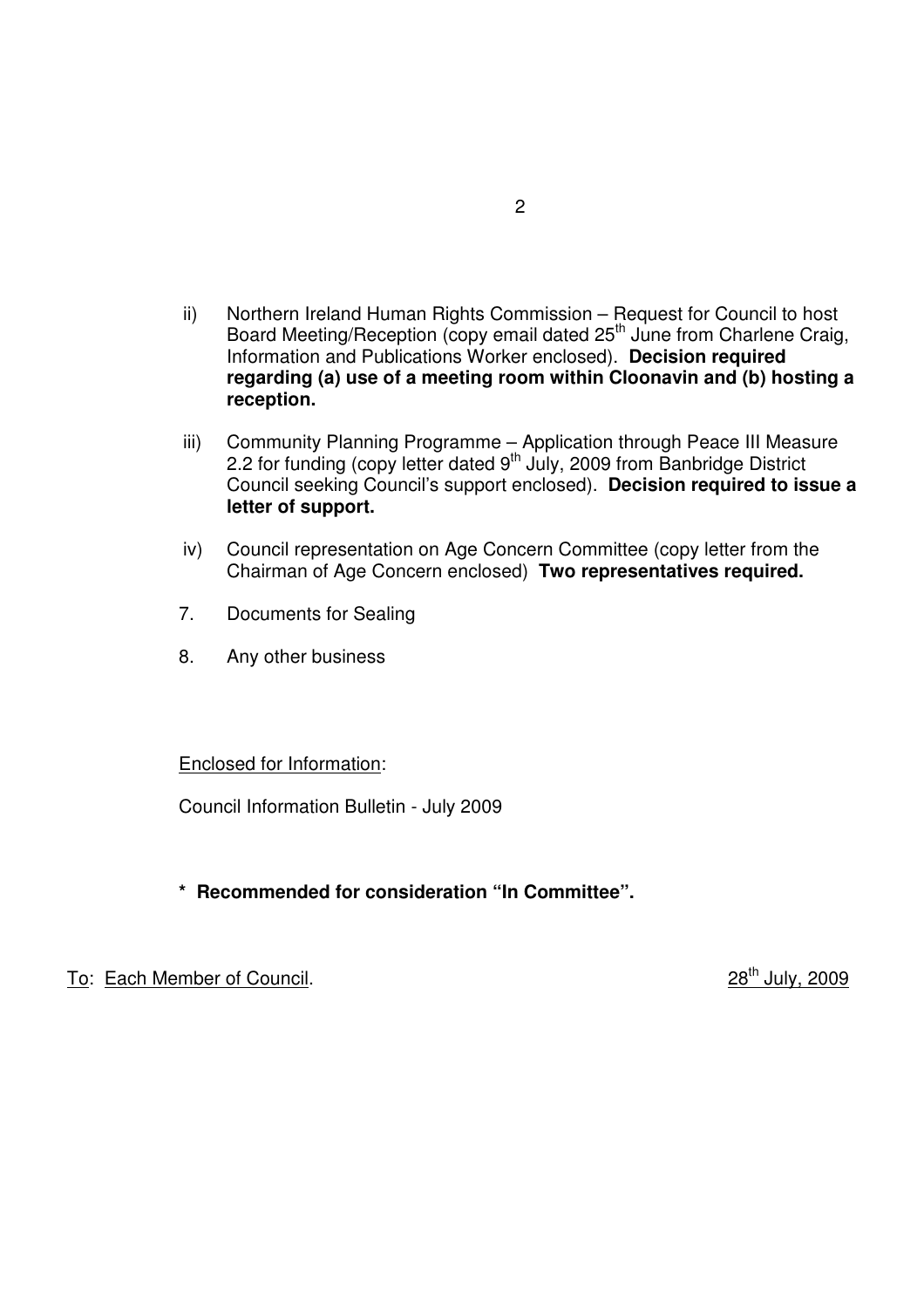### **SPECIAL MEETING**

### **16th June, 2009.**

| Convened:       | To receive presentation from representatives of UNISON<br>on the issue of 0.5% Pay Offer to Local Government<br>Staff          |                                                               |
|-----------------|--------------------------------------------------------------------------------------------------------------------------------|---------------------------------------------------------------|
| <b>Present:</b> | The Mayor, Councillor S. Gilkinson in the Chair<br>The Deputy Mayor, Councillor W. A. King                                     |                                                               |
|                 |                                                                                                                                |                                                               |
|                 | <b>Aldermen</b>                                                                                                                |                                                               |
|                 | E. T. Black (Mrs.)<br>W. T. Creelman                                                                                           | M. T. Hickey (Mrs.)                                           |
|                 | <b>Councillors</b>                                                                                                             |                                                               |
|                 | C. S. Alexander (Ms.)<br>D. D. Barbour<br>O. M. Church (Mrs.)<br>E. P. Fielding (Mrs.)                                         | <b>B.</b> Fitzpatrick<br><b>B.</b> Leonard<br>R. A. McPherson |
| AII: !          | $\mathsf{D}^1$ as a function of $\mathsf{D}$ and a function of $\mathsf{D}$ and $\mathsf{D}$ and $\mathsf{D}$ and $\mathsf{D}$ |                                                               |

**Officers in Director of Corporate Services, Head of Performance, Policy** Attendance: and Governance, Administrative Officer and Administrative Assistant

The Mayor welcomed everyone to the Meeting. He extended a special welcome to Messrs. A. Kennedy, N. McGuckin and J. Donaghy, who were in attendance to address members on the recent pay offer made to local government staff.

Mr. Donaghy updated members on the recent National Joint Council (NJC) negotiations which had resulted in a 0.5% pay offer to local authority workers by Employers' Side, which he pointed out, would be withdrawn if no agreement had been reached by the end of June 2009. He elaborated on key points of concern relating to the low offer, including:

- workers in Northern Ireland (NI) were among the lowest paid public sector workers in Britain;
- the offer was considerably lower than the current rate of inflation which was 2%;
- most councils in NI had planned for a  $2\% 2.7\%$  pay award in their budgets for this year.

Mr. Donaghy requested Council's support and asked that Council write to the NI representative on the NJC, Mr. Spratt, to advise that 0.5% was not an acceptable offer and that the offer should be made to the level identified in council budgets.

A period of discussion ensued.

### **Agreed:**

On the proposal of Councillor Barbour and seconded by Councillor McPherson, it was agreed unanimously, that Council write to Mr. Spratt and request that the offer to workers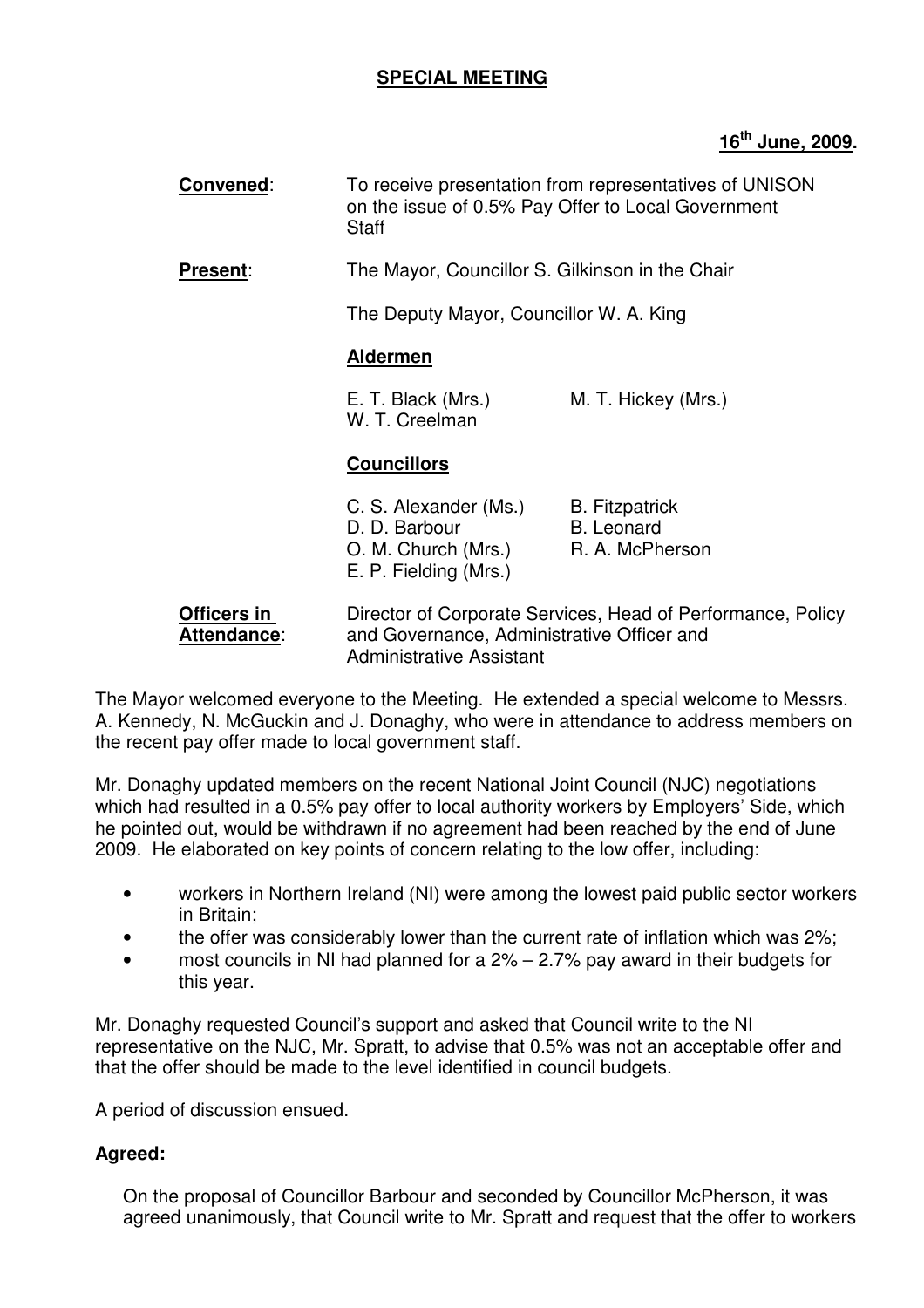be made to the limit of budgetary considerations.

Concern was expressed at the demand by Employers' Side, that agreement be reached by the end of June 2009 after which time the offer would be withdrawn.

### **Further agreed:**

That an addendum be included in the letter, that Council also request that a proper and realistic negotiating time frame be allocated to allow arrangements to be reached by each side.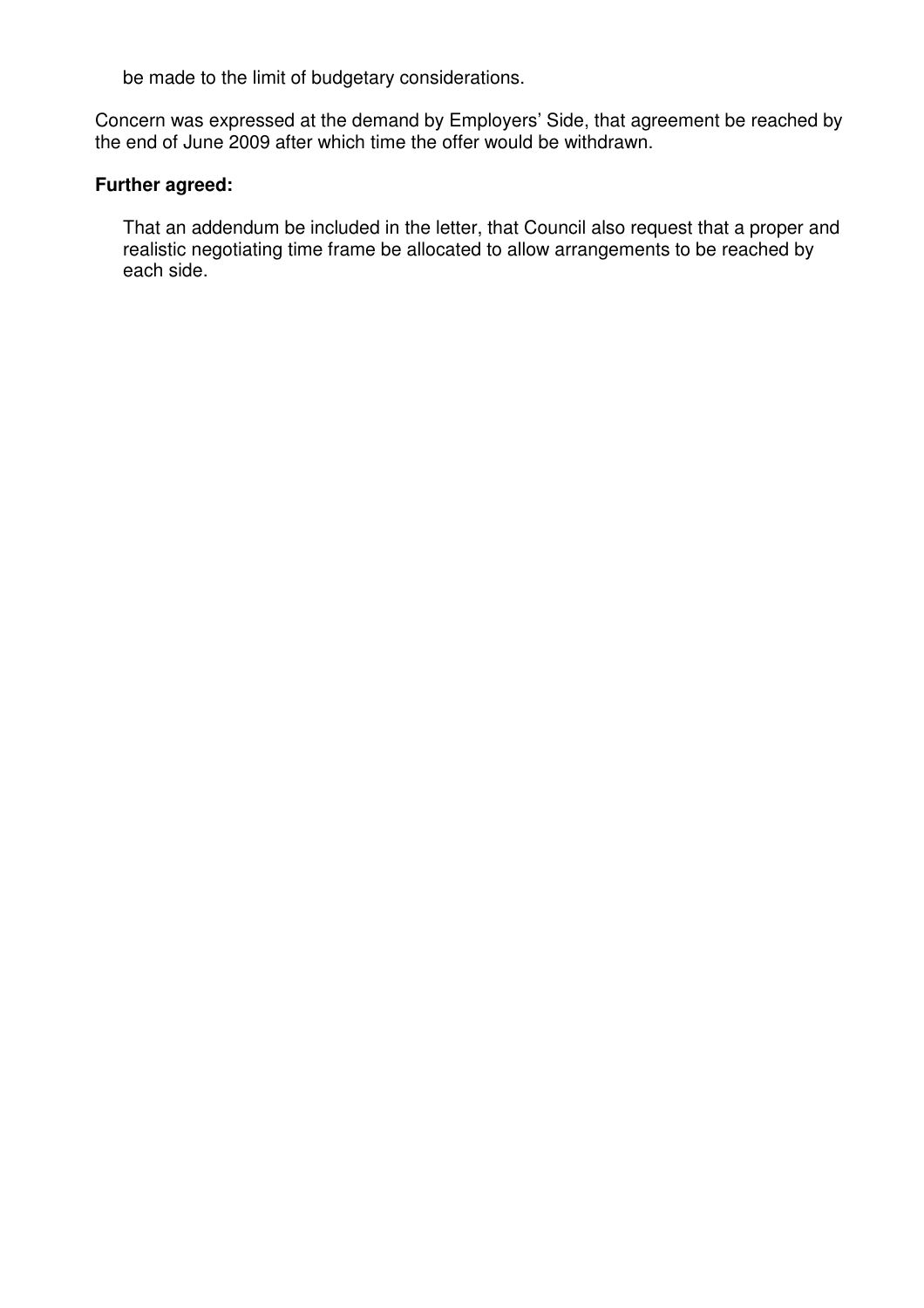### **COLERAINE BOROUGH COUNCIL**

Minutes of proceedings of Coleraine Borough Council held in the Council Chamber, Cloonavin, on Tuesday, 23rd June, 2009 at 7.30 p.m.

- **Convened:** As per notice attached
- **Present:** The Mayor, Councillor S. Gilkinson, in the Chair

The Deputy Mayor, Councillor W. A. King

#### **Aldermen**

 E. T. Black (Mrs.) D. McClarty W. T. Creelman W. J. McClure M. T. Hickey (Mrs.)

### **Councillors**

| C. S. Alexander (Ms.) | <b>B.</b> Fitzpatrick |
|-----------------------|-----------------------|
| D. D. Barbour         | N. F. Hillis          |
| J. M. Bradley         | E. A. Johnston (Mrs.) |
| T. J. Deans           | <b>B.</b> Leonard     |
| E. P. Fielding (Mrs.) | R. A. McPherson       |

# **Officers in**

**Attendance:** Town Clerk and Chief Executive, Director of Technical Services, Director of Environmental Health, Head of Development Services, Administrative Officer, Head of Performance, Policy and Governance, Head of Leisure Services and Administrative Assistant.

**Apologies:** Councillors Mrs. Church, Cole and McLaughlin

### **1.0 WELCOME**

The Mayor welcomed everyone to the meeting.

### **2.0 COUNCILLOR McLAUGHLIN**

The Mayor informed members that Councillor McLaughlin was out of hospital following an operation and advised that he would convey members' best wishes for a speedy recovery.

# **3.0 MINUTES**

The Minutes of the Special Meeting of 19<sup>th</sup> May, 2009, Council Meeting of 26<sup>th</sup> May, 2009, Special Meeting of 26th May, 2009, Special Meeting of 2nd June, 2009 and Annual Meeting of  $8<sup>th</sup>$  June, 2009 were confirmed and signed.

### **4.0 COMMITTEE REPORTS**

# **4.1 Leisure and Environment Committee**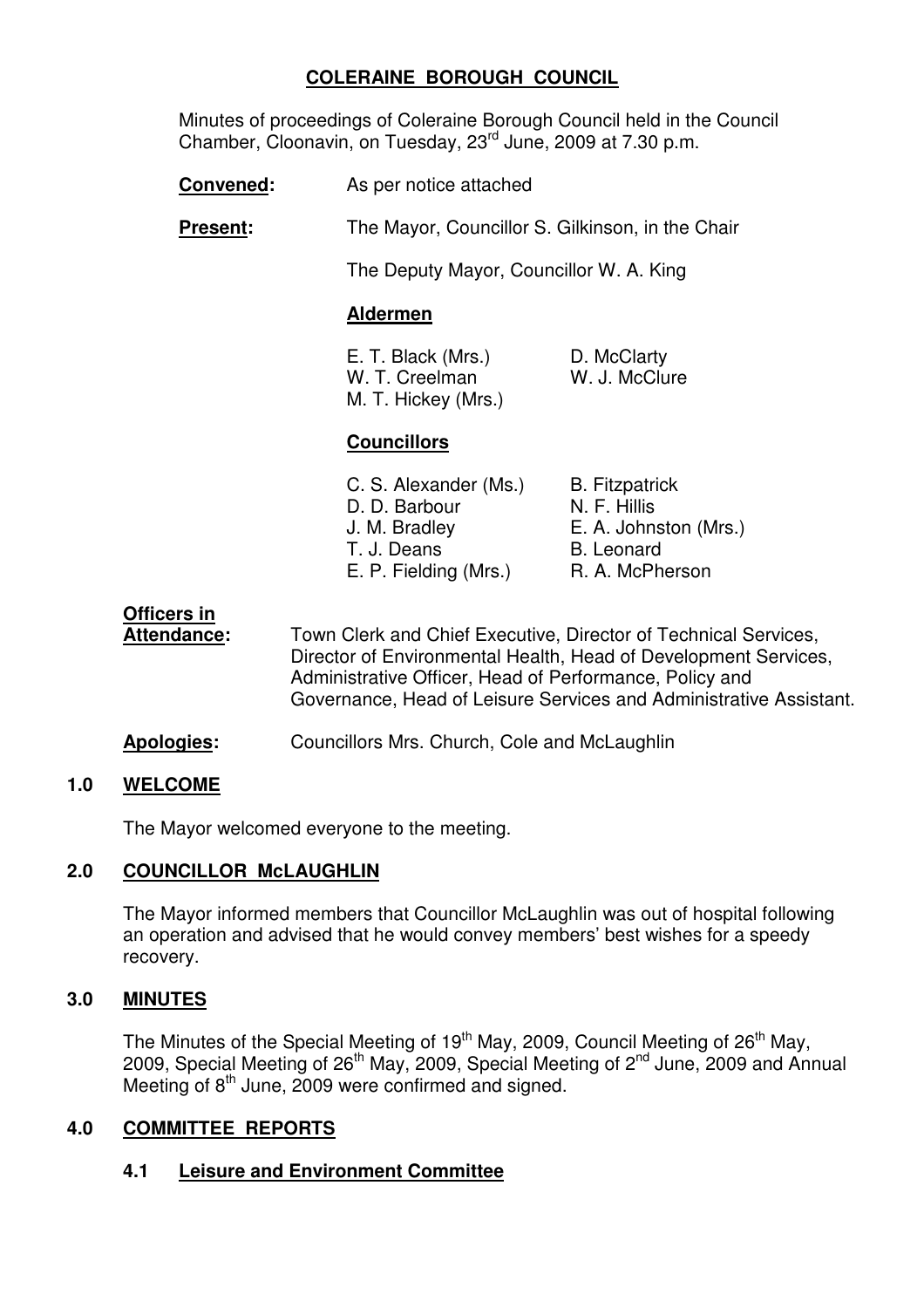Councillor Deans moved the adoption of the Leisure and Environment Committee Report; this was duly seconded by Alderman Mrs. Black.

#### **4.2 Planning Committee**

In the absence of the Chairman, Alderman McClure, moved the adoption of the Planning Committee Report; this was duly seconded by Councillor Fitzpatrick.

Matters arising:

#### **4.2.1 Application No. 17, C/2008/0946/O – Proposed 21 no. bed boutique hotel with associated facilities, car parking and landscape amenity on lands appurtenant to Sweeney's Wine Bar, Bayhead Road, Portballintrae for Mr. S. Sweeney**

A member reminded the meeting that a briefing note was to be forwarded to members prior to the office meeting.

The Town Clerk and Chief Executive advised that members would have the briefing in advance of the meeting.

#### **4.2.2 Landfill site application ref. C/2009/0143/F at Cam Road, Ringsend, Coleraine for B. Mullan and Sons Ltd.**

Members noted that the Department had applied Article 31 of the Planning (NI) Order 1991 to this planning application.

In response to a member's request, the Town Clerk and Chief Executive advised that he would ask for a public local enquiry to be held before the Planning Appeals Commission.

 It was noted that Councillor Fitzpatrick's name was missing from the recorded vote in the minutes. He had voted for the proposal.

#### **4.2.3 Planning Application C/2009/0246/F - 38 Coleraine Road, Portstewart**

A member informed the meeting that the applicant of this application had been advised that it was being recommended to Council for approval but when presented to Council's Planning Committee on  $9<sup>th</sup>$  June, 2009 the opinion was to refuse.

As the applicant had been wrongly advised by the Planning Service, no request had been made for a deferral.

It was proposed by Councillor Ms. Alexander, seconded by Alderman Mrs. Hickey and agreed:

That Council request the Planning Service to withdraw the refusal decision issued on this application and bring the application back to the July Council meeting to allow the applicant the opportunity for a deferral/office meeting.

The Committee Report was, therefore, agreed.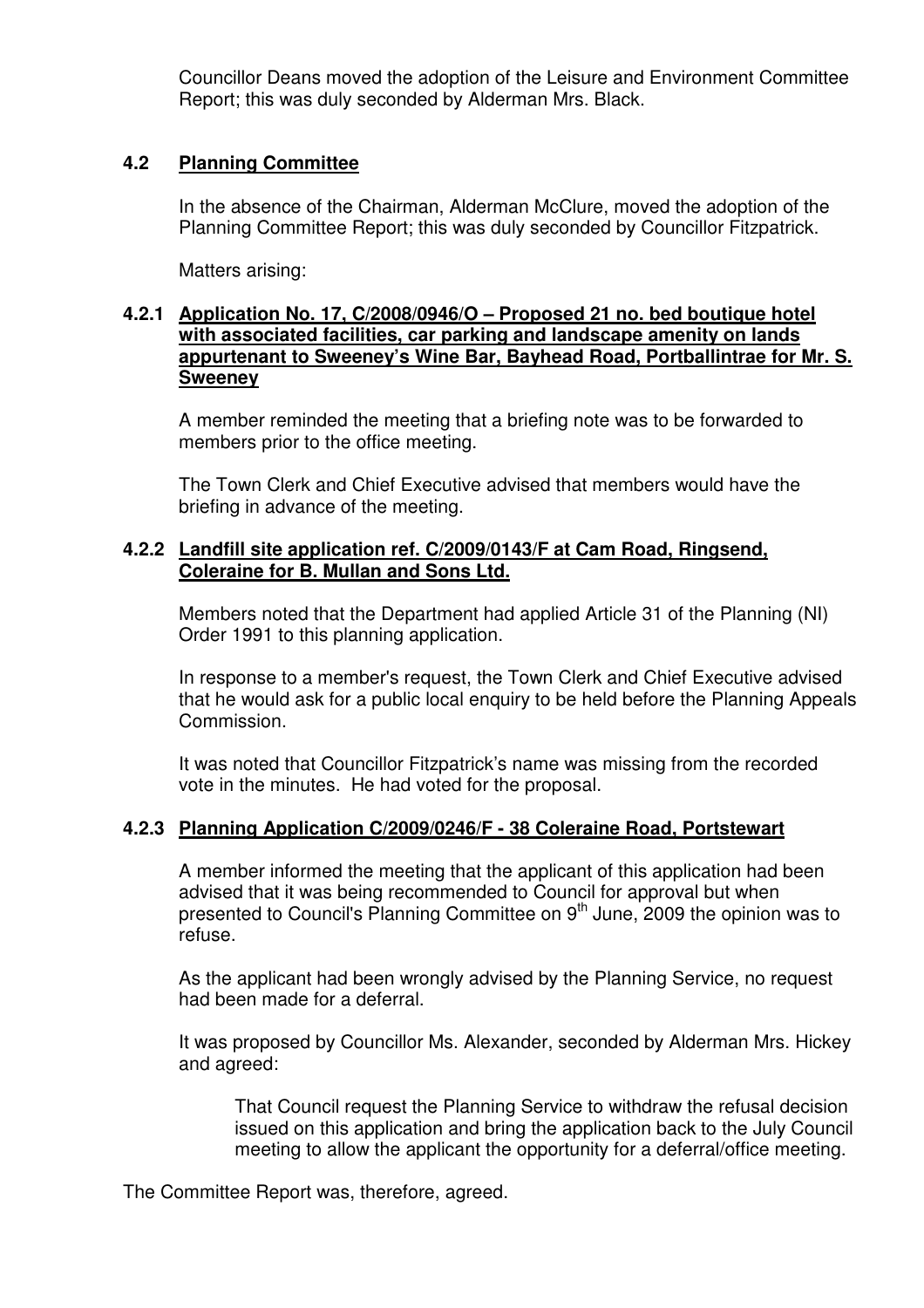### **4.3 Policy and Development Committee**

The Chairman, Councillor Barbour, moved the adoption of the Policy and Development Committee Report; this was duly seconded by Alderman Mrs. Hickey.

Matters arising:

### **4.3.1 Members' Allowances – Conference Attendance**

In response to a member's query at the Policy and Development Committee meeting, a report on Conference Allowances had been brought to the Council Meeting (previously circulated).

Members queried the amount of conferences which could be attended. The Town Clerk and Chief Executive advised that there was a budget and it was up to members to choose which conferences to attend.

Councillor Fitzpatrick advised that he did not claim mileage for the DOE Waste Infrastructure Conference at Stormont Hotel, Belfast, as detailed in the Conference Attendance report.

### **4.3.2 Coleraine Harbour**

It was agreed to discuss this item "In Committee" at the end of the meeting.

### **4.3.3 Portrush Harbour**

It was agreed to discuss this item "In Committee" at the end of the meeting.

The Committee Report was, therefore, agreed.

### **5.0 TECHNICAL SERVICES REPORT**

### **5.1 DOE NI Consultation Document on Proposals for a Waste Bill**

Consideration was given to information on this topic, as contained in the report.

A draft response had been received from NILGA (previously circulated) and members noted the North West Region Waste Management Group's response to the DOE NI Consultation Document on the proposals for a Waste Bill (circulated).

 The Director of Technical Services highlighted the main proposals in the Consultation Document, as contained in the report.

### **Agreed:**

 On the proposal of Councillor McPherson and seconded by Alderman McClure, that Council support both NILGA'S and NWRWM Group's submissions as responses to the consultation but taking the NWRWM Group stance on the issue of the Single Waste Disposal Authority.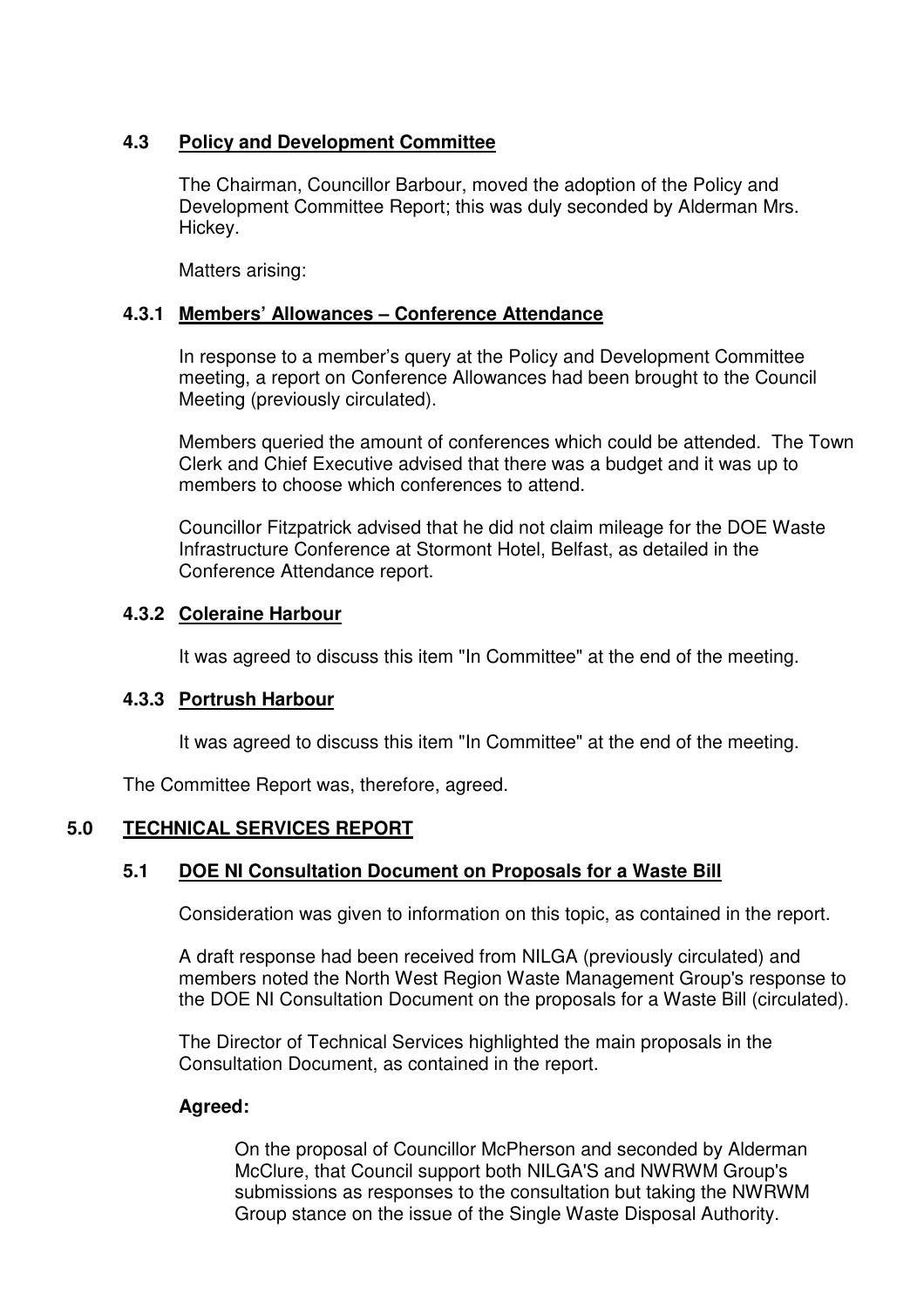#### **5.2 Entertainment Licence**

#### **5.2.1 McNulty's Bar, 2-4 Limemarket Street, Coleraine**

 An application for the renewal and variation of an Entertainment Licence had been received from Mrs. H. Henry, c/o McNulty's Bar.

 The variation included the provision of equipment/machines for playing pool or snooker. Public display, contest, match or exhibition of pool or snooker in an area known as First Floor.

Days and times on which it is intended to provide such entertainment:

 Monday/Tuesday – Saturday/Sunday 11.30 a.m. – 1.00 a.m. Sunday 12.30 p.m. – midnight

#### **Agreed:**

 That the Entertainment Licence be renewed with variation subject to the following special conditions:

- Fire emergency escape route Tunnel. This area must be kept clear, free from obstruction and not be used for storage purposes.
- All requirements as contained within Nightsafe Coleraine Code of Best Practice 2008.
- All door supervisors employed must be licensed with a scheme recognised by Coleraine Borough Council.

### **6.0 LEISURE SERVICES REPORT**

#### **6.1 Tender Report - Proposed New Community Hall, Coleraine West**

Six tenders had been received for a new Community Hall at Coleraine West from the six agreed select-listed contractors viz:

| Firm                                 | <b>Fixed price inc. VAT</b> |
|--------------------------------------|-----------------------------|
| McAteer & Teague, Dromore,<br>Omagh  | £1,398,000.00               |
| Martin & Hamilton, Ballymena         | £1,422,455.00               |
| O'Hanlon Bros., Coalisland           | £1,437,000.00               |
| <b>PRH Construction, Portglenone</b> | £1,443,251.00               |
| P & K McKaigue, Maghera              | £1,475,000.00               |
| <b>MSM Construction, Portadown</b>   | £1,488,841.00               |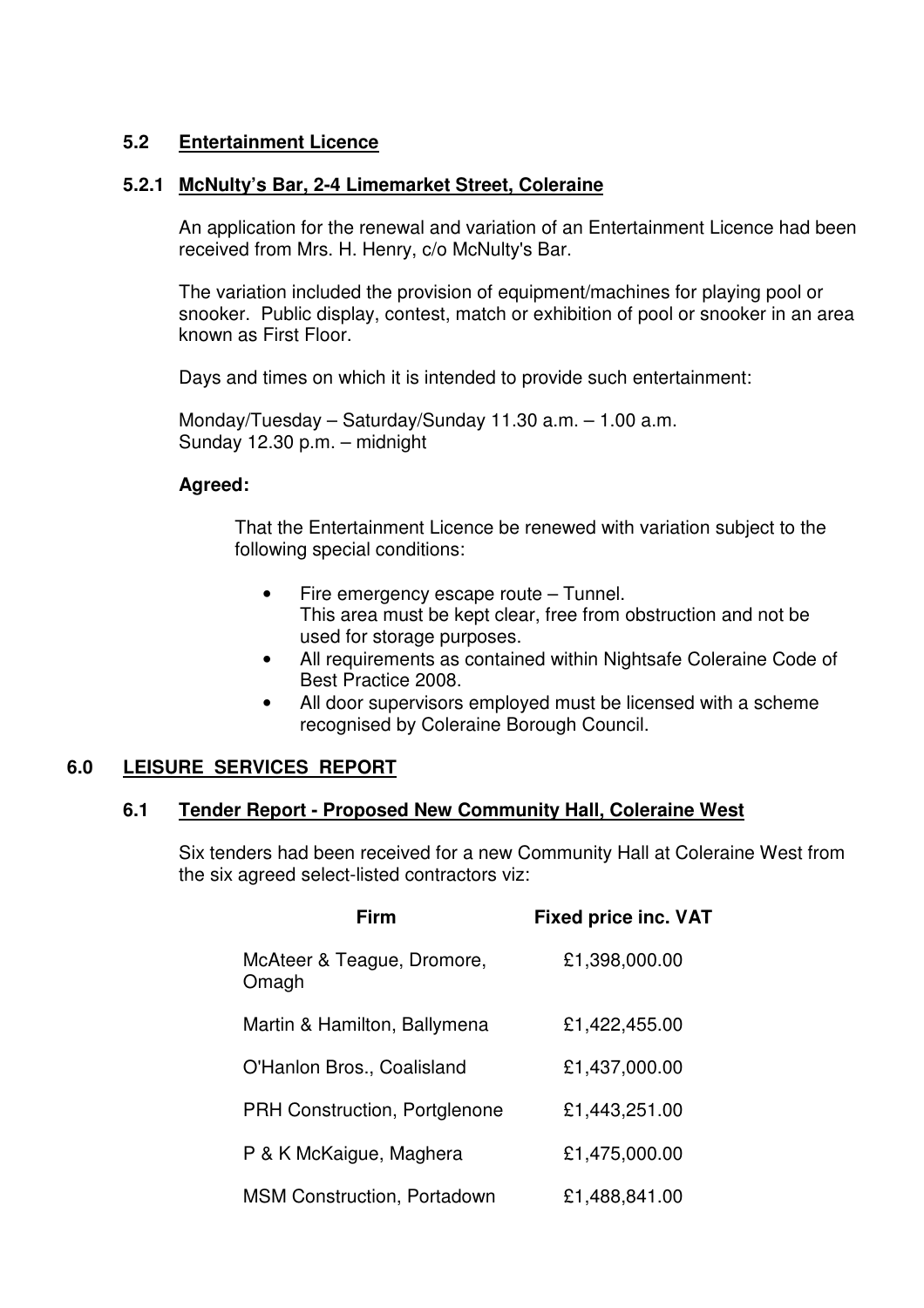Details of tenders submitted in respect of mechanical engineering and electrical engineering services, checked and verified by Cogan & Shackleton, Consulting Engineers and included in the composite tenders were noted, as contained in the report.

### **Agreed:**

 On the proposal of Councillor Leonard and seconded by Alderman Mrs. Hickey, that Council accept the consultant's recommendation that the lowest tender, including Mechanical and Electrical Tenders, in the sum of £1,398,000.00 from McAteer and Teague be accepted and the lowest Mechanical Tender from Michael Nugent Ltd. in the sum of £273,430.00 be accepted and the lowest Electrical Tender from Irwin Group in the sum of £138,012.00 be accepted.

#### **6.2 For Information - Causeway Museum Service**

 Members noted information on a consortium comprising the Causeway Museum Service, Mid-Antrim Museum Service, Beyond Skin, Imeall Tra Teo and the Corrymeela Community, as detailed in the report.

#### **7.0 DEVELOPMENT SERVICES REPORT**

It was agreed to discuss this report "In Committee" at the end of the meeting.

# **8.0 LETTER DATED 26TH MAY, 2009 FROM NILGA IN RELATION TO RETENTION OF TOWNLAND NAMES**

Consideration was given to letter dated  $26<sup>th</sup>$  May, 2009 from NILGA in relation to retention of Townland Names and the Pointer System.

#### **Agreed:**

 On the proposal of Councillor Bradley and seconded by Councillor Fitzpatrick, that Council support the retention of Townland Names and the Pointer System.

#### **9.0 LETTER DATED 16TH JUNE, 2009 FROM DHSSPS IN RELATION TO THE APPOINTMENT OF MEMBERS TO THE FIVE LOCAL COMMISSIONING GROUPS**

 Members interested in the appointment opportunities were advised to contact the Public Appointments Unit by telephone 028 9052 3250 or by email: public.appointments@dhsspsni.gov.uk. Closing date: 12 noon, Friday 10<sup>th</sup> July, 2009.

#### **10.0 DOCUMENTS TABLED**

The following publications were available in the Members' Library:

- a) Parliamentary Yearbook CD
- b) DRD Accessible Transport Strategy Draft Action Plan 2009-2012
- c) Business in the Community CR Matters newsletter Spring/Summer 2009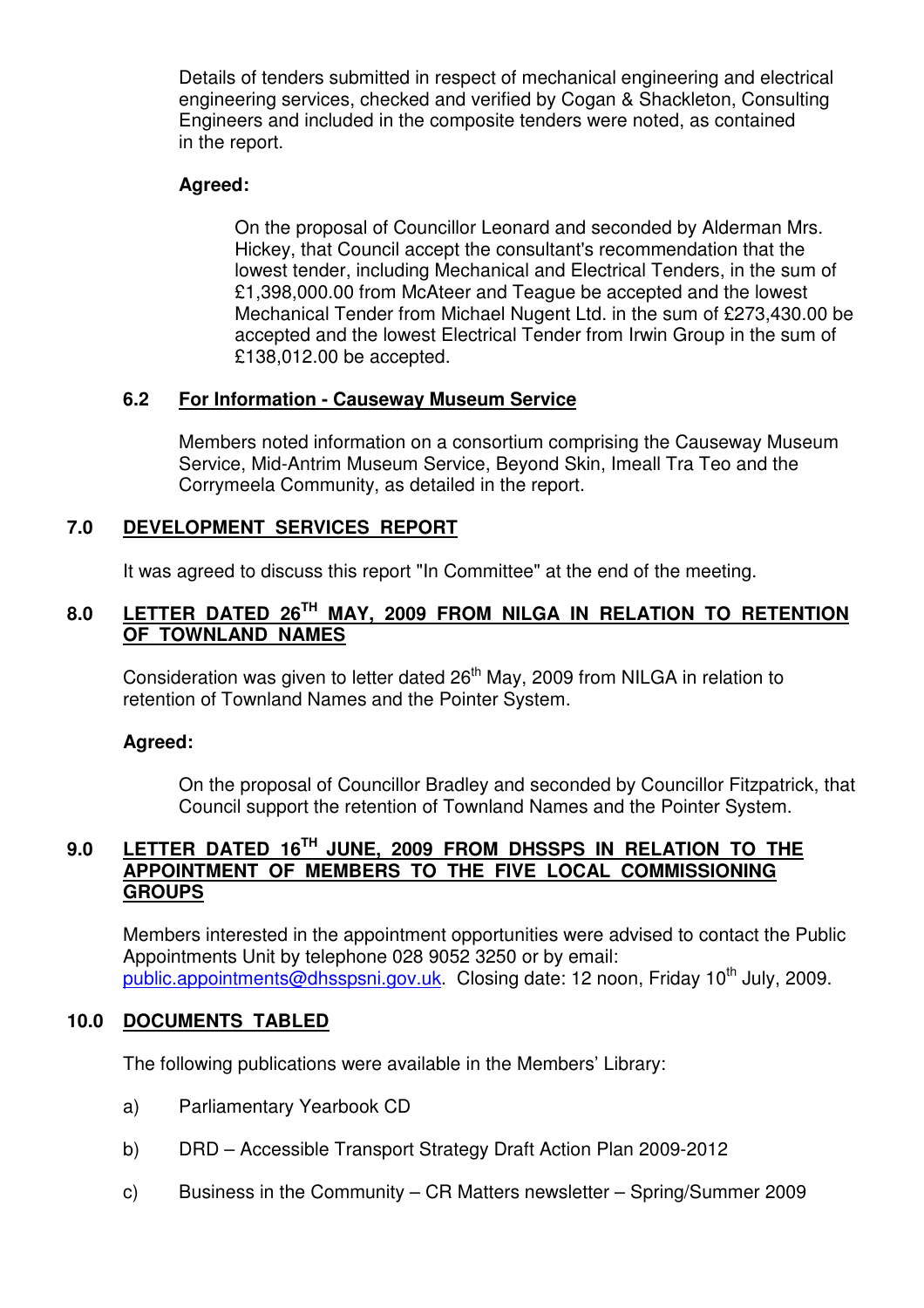- d) Big Lottery Fund BIG Magazine Issue 2
- e) Changing Ageing Partnership CAP news Issue 8 May 2009
- f) NHSCT Northern News May 09 Issue 10
- g) Invest NI Investing Magazine
- h) NIHE Northern Ireland Houses in Multiple Occupation Strategy 2009
- i) NIHE The Statutory Registration Scheme for Houses in Multiple Occupation in Northern Ireland
- j) NI Museums Council Learning within Museums in Northern Ireland Learning Report
- k) The Community Foundation for NI Foundation News Summer 2009
- l) Children in NI Membership Information Pack
- m) Sustrans Annual Review 2008

#### **11.0 CONSULTATION DOCUMENTS**

 The following consultation documents had been received and were available for members who wished to consider making a response:

1. NIO Policing Policy & Strategy Division – Public Consultation – Keeping the Right People on the DNA Database – Background paper. Available at http://www.homeoffice.gov.uk/about-us/haveyoursay/current-consultations (Consultation document previously supplied)

Comments due: 7 August 2009

2. Postcomm – Consultation on Royal Mail's application for exceptions to its universal service obligations. Available at http://www.psc.gov.uk/policy-and consultations/consultations/exceptions-to-the-universal-service--local holidays.html

Comments due: 12 August 2009

3. DOENI – Consultation on the Draft Private Water Supplies Regulations (Northern Ireland) 2009. Available at: http://www.doeni.gov.uk/index/protect\_the\_environment/water/drinking\_water\_qua lity.htm

Comments due: 9 September 2009

 4. DETI – Consultation on Proposals for an Unsolicited Services (Trade and Business Directories) Bill. Available from http://www.detini.gov.uk

Comments due: 28 August 2009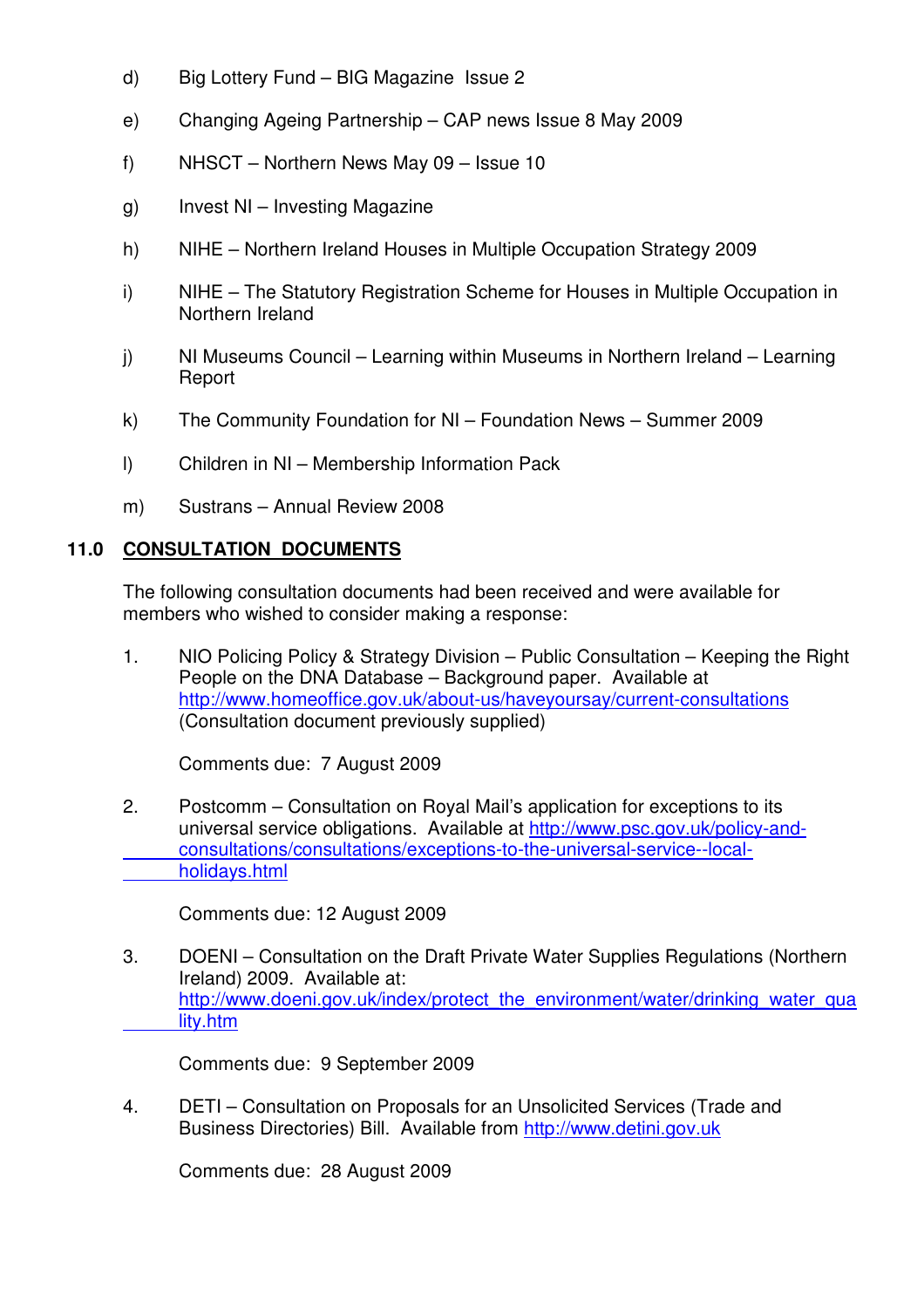# **12.0 DOCUMENTS FOR SEALING**

Resolved:

That the following documents be sealed:

1. Cemetery Titles Deeds Register Nos. 3532 - 3534 (inclusive):

| Agherton           |   |
|--------------------|---|
| <b>Ballywillan</b> |   |
| Coleraine          |   |
| Kilrea             |   |
| Portstewart        | 2 |